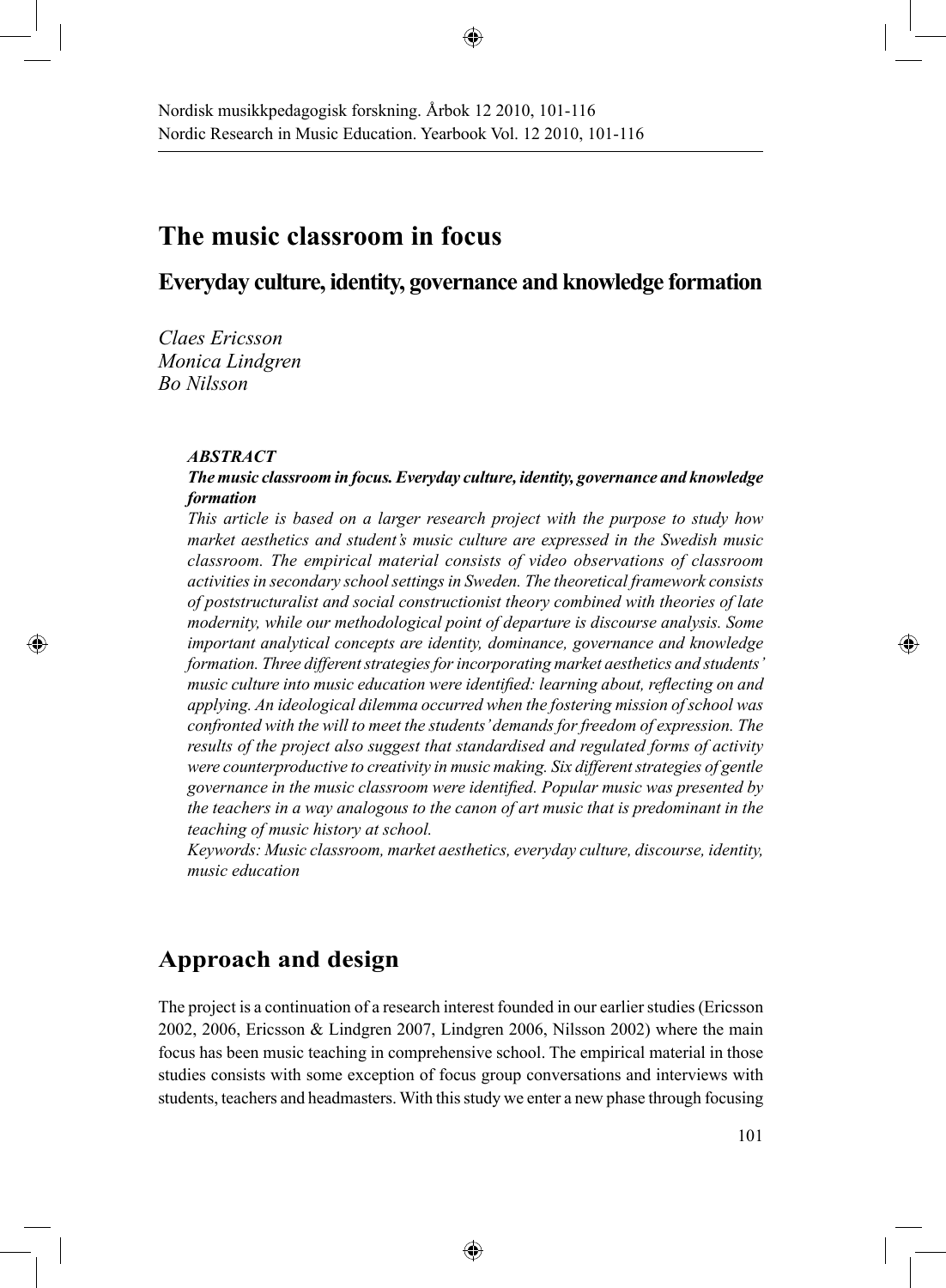on interaction in the classroom, on what actually happens, instead of, as in earlier studies, focusing on how the agents talk about what happens. A reason for that is an ambition to discuss characteristic features of specific music teaching practices, something that has not been possible in our earlier studies.

Another factor, crucial for the demarcation of the study, is the interest in the students' use of music in everyday contexts (Campbell 1998, Ericsson 2002, Green 2008, Gullberg 1999, Stålhammar 2004). A presupposition is that there exists a distortion between the way youth music is defined and applied in the everyday life compared to in the school. Considering music as an important element in adolescent's identity work we have found it interesting to study if such a work also occurs in school, or if that dimension of musical learning is non-existent there. The phenomenon identity has also a strong connection to governance and dominance. When students' everyday culture is applied in the classroom this may result in identity negotiations where techniques of governance and dominance work are used by all agents. In addition to this we have also been interested in studying how the counter cultural message of some rock music is transformed into a school context. Finally knowledge formation has been of interest. What kind of knowledge is produced in a classroom where the intention is to work with students' everyday culture? Thus, the conceptual framework consists of identity, governance and knowledge formations.

We have documented the music teaching using video recording in nine schools year nine for one term, and the material have been analysed on a micro- a middle- and a macro level with the point of departure in different forms of discourse analysis. On the micro level we have analysed specific situations carefully with the help of an analytic toolbox developed within the so called *discursive psychology*. On the middle level we have described the specific features of the different practices and this analysis is inspired of Foucault's work, since our ambition has been to describe and discuss the discourse within the respective practice. On the macro level we have connected the analysis to modern theories of society, but Foucault's genealogical method has also been a model.

</del>

The aim of this article is to expose and discuss overarching themes crystallized from the macro analysis of the study, which means that the micro analysis of the classroom situations and the analysis of the discursive practises are points of departure rather than the focus of this particular article. The analysis on the macro level consists of identifying themes similar for most of the discursive practises or themes of special interest and confronting these themes with theories of late modernity, and if possible discussing the origins of discourses present in the themes. Accordingly the article does not expose one single aspect of the study; rather it presents all the aspects identified in the empirical material.

We have left the definition of market aesthetics and students' everyday culture to the teachers in the study. When the project was initialised we made clear that the aim was to study how market aesthetics and students' everyday culture was applied in the teaching. One of the reasons for doing so was a presupposition that those concepts could be defined in many ways, an assumption that also came true. It is possible to state that it to a greater extent is the teacher's everyday culture than the students' that was applied, a result that is interesting in itself.

⊕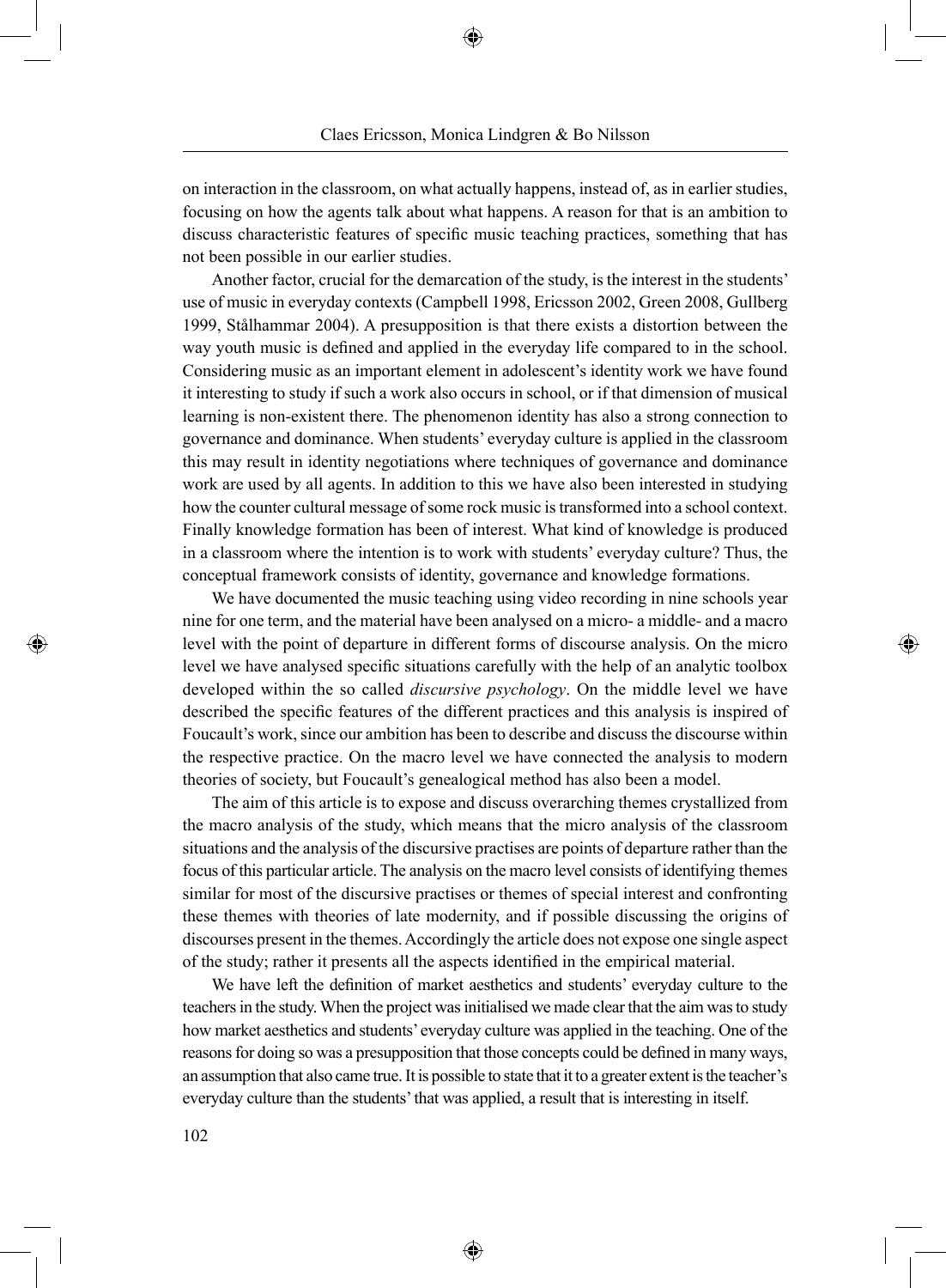Three different ways to work with market aesthetics and students' everyday culture could be identified: *learning about, reflecting on* and *applying*. Below we are going to discuss a couple of themes that has been generated from the material.

## **The content is changing but the form remain**

Especially when the ambition is that students should *learn about* rock- and pop music there is a tendency to see market aesthetics and students' everyday culture as synonymous with the history of rock- and pop music. An account of the history is undertaken with the starting point in the middle of the 1950´s and a couple of years forward, particularly focusing the most prominent rock icons. This implies that the account for the history will be stereotype as well as it can be questioned if it concerns the students' everyday culture at all, since they were not born at the time. An argument against this argumentation can certainly be made considering that many adolescents are fond of older popular music, but still the fact remains that hardly any contemporary rock- and pop music was treated. One important feature is that the form of the teaching is traditionally school orientated, even when the content is supposed to relate to the students' everyday culture. Because the purpose of the teaching is to orientate the students in rock- and pop music there will be no ideological dilemma between the fostering mission of the school and the doubtful message, from the establishment's point of view, of certain rock music. With such a treatment of rock- and pop music it is even possible to put forward music that is strongly critical against teachers' repressive techniques towards students at the same time such techniques are applied in the classroom. Through a transformation to a traditionally school orientated form the original message of the music will be removed, something that within the discipline of culture theory is considered to be problematic. In that perspective school can never be something else than just "school," and teachers should not sponge on youth cultural forms of expression (Fornäs et al. 1984, 1988, Fornäs 1996, Ziehe 1980, 1986a, 1986b, 1989, 2000). The teacher can also maintain the identity as an *enlightener*, which means a transmitter of knowledge, something that is deeply rooted in the profession (Ericsson 2006).

### **Market aesthetics as a reference thief**

⊕

In one of the studied practices an interesting phenomenon occurs in relation to western art music. The students are able to identify many of the pieces that are played, but instead of comprehending them as pieces of Western art music, they relate the music to commercials in TV or films where they have a function as recurrent themes. Thus, *Morgonstämning*,

⊕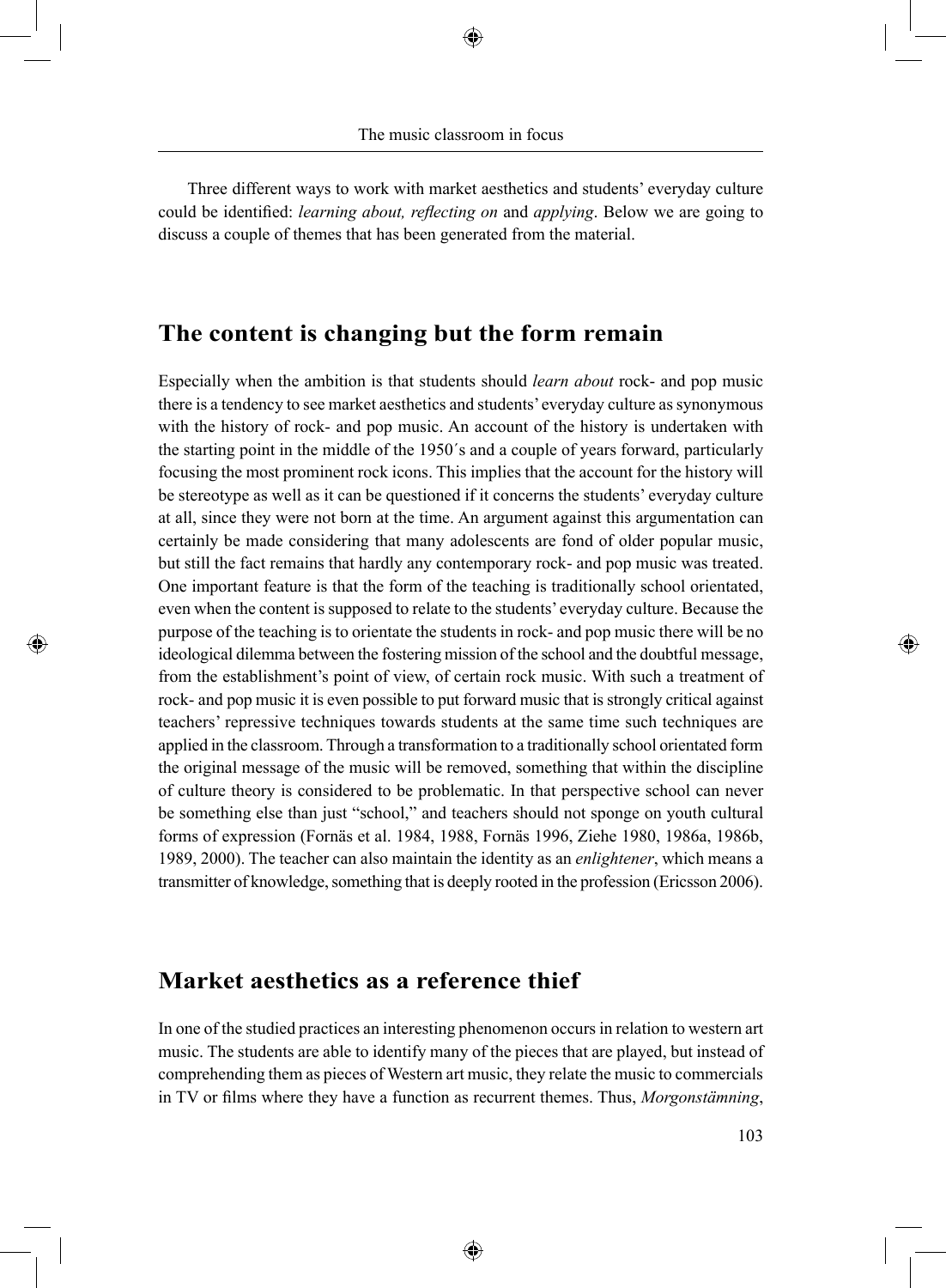which is a piece in Edward Grieg's *Per Gynt* suit for the pupils represent a commercial for Grumme tvättsåpa and Tjajkowsky's ballet music *Swan lake* is related to the movie *Barbie of Swan lake*. The empirical material provides more examples.

If the teacher's ambition is to put the music in its original context, the correct musical reference obviously should be made clear to the students. On the other hand it is possible to argue that children and adolescents otherwise probably never might be exposed to Western art music. This demonstrates the problem of musical representation in a society where musical expression to an increasing extent is pulled out of its original context, followed by transformation and hybridisation and with the result that the original message will be wiped out. Within postmodern theory this phenomenon is comprehended as the so called "reality" crackles because of concurring claims of truth. It also implies a fragmentarisation of the music since it is only certain parts that will be exposed with the result that an overall impression of the music is not possible to get. As the music is a part of a multimodal concept its original message also will be transformed.

## **A canonised or a shopped repertoire**

Some decennia's ago the musical repertoire in the Swedish school consisted of something that was commonly called "school music," which implied that the subject of music was a reserve in the sense that the music the students listened to in their everyday life had little connection to the music that was used in school. Often it was a repertoire constructed exclusively for the purpose to be used in school. However a discursive brake occurred and the concept "school music" was replaced by "music in school," which could be understood as the music that existed in society, including youth music, should be used in school. The purpose was to eliminate the musical canon that dominated in school, which also had the result that all schools in fact had the same repertoire. The discursive brake was underpinned by different factors. A broad societal change, which among other things involved demystification and democratisation of institutional practises such as the school (Ziehe 1986b, 1989), called for a more open attitude towards the repertoire of music in school. The higher music education was also subject to reformation (the so called OMUS reform) which ended up in a new modernised music teacher education (SÄMUS). A prominent feature was thereby the change from "school music" to "music in school" (Olsson 1993).

⊕

The question is if it has been successful all the way. In this study a phenomenon of canonisation in shape of a standardised school music repertoire could be identified, a repertoire that to a great extent was identical in all the schools. This repertoire consisted of older well established songs from the popular music genre, which were easy to sing and play. The school music repertoire has actually resurrected in a new shape without any connection to the music the students listen to in their everyday contexts. In one of

⊕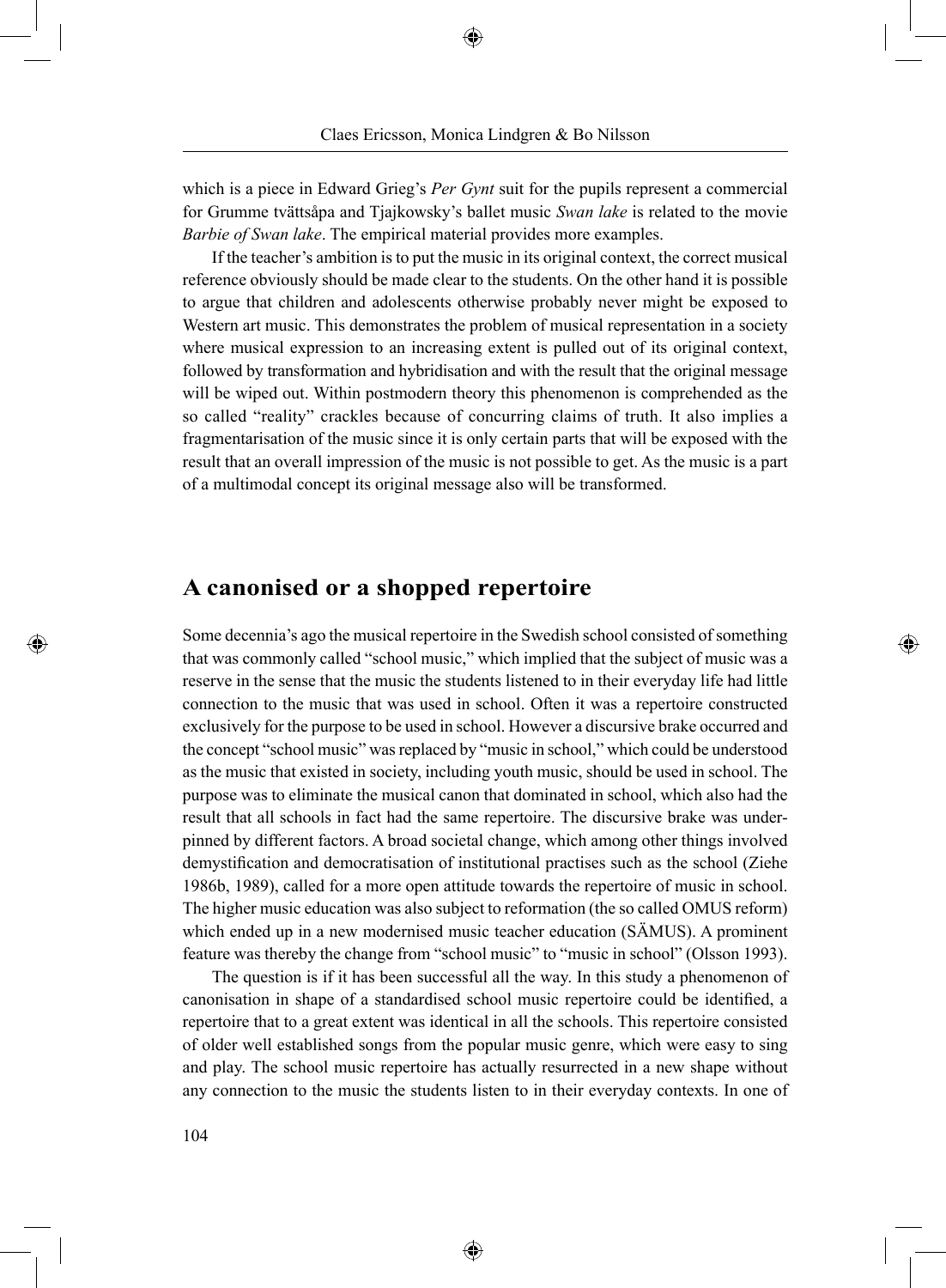the schools new technology had been applied as a tool for selection of repertoire. It was possible to download songs from the Internet in the classroom and the students could spontaneously choose songs to play. Thus, the repertoire could be influenced of the spur of the moment, something that could be illustrated by the metaphor *shopping* (Ericsson 2002). Instead of an in advance decided repertoire it was possible to adjust the repertoire to more individual preference. A tendency towards individualisation regarding preference can also be identified within the late modern aesthetic culture (Beck 1992, Ericsson 2001, 2002, Giddens 1991, Featherstone 1994).

## **Youth expression or enforced construction?**

◈

A dominating task in the studied schools has been composition of music in small groups. The students were supposed to create music and lyrics and then perform the song alternatively for the class or in a wider context. In research of music education (Gullberg 1999, 2002, Johansson 2002) as well as within postmodern theory (Jameson 1986) the problems connected to different cultural transformation processes has been discussed. In this study such a process has been identified in relation to musical creativity since this often is forced into the costume of the school and thereby become highly influenced of a phenomenon that could be called *the task culture of school*. There have been regulations surrounding the composition process, which has transformed the composing to being a task built on a standardised procedure, something that has been identified as putting a damper on the students' joy to create and there lust for experimentation. There are for example rules connected to the composition process; it should be undertaken in groups, gender mixed or gender segregated dependent on the teacher's preference. More skilled students are supposed to join groups with less skilled and thereby functioning as some sort of assistant teacher. The composing process is supposed to take place at a special time and the lyrics expected to be written first, followed by the melody and finally the harmonic structure. The music should also be constructed in a special form, containing verse, refrain, bridge and so on. All together it can be stated that the governance in the shape of the *task culture of school*, in many respects turn out to create a reducing effect on the actual possibilities of musical learning of the students.

The subject of music might be in a more exposed situation than other subjects, since students' everyday culture is represented in a more explicit way which might cause a conflict with the school culture, where phenomena like time division, structure, governance, discipline and judgment can be considered as central. Furthermore many teachers have also described the aesthetic subjects as a free zone or counter culture in school (Ericsson 2006, Lindgren 2006), that in certain respects are articulated as neutralising the strangeness and distance that occur in an instrumentalised school (Ziehe 1980, 1986a, ⊕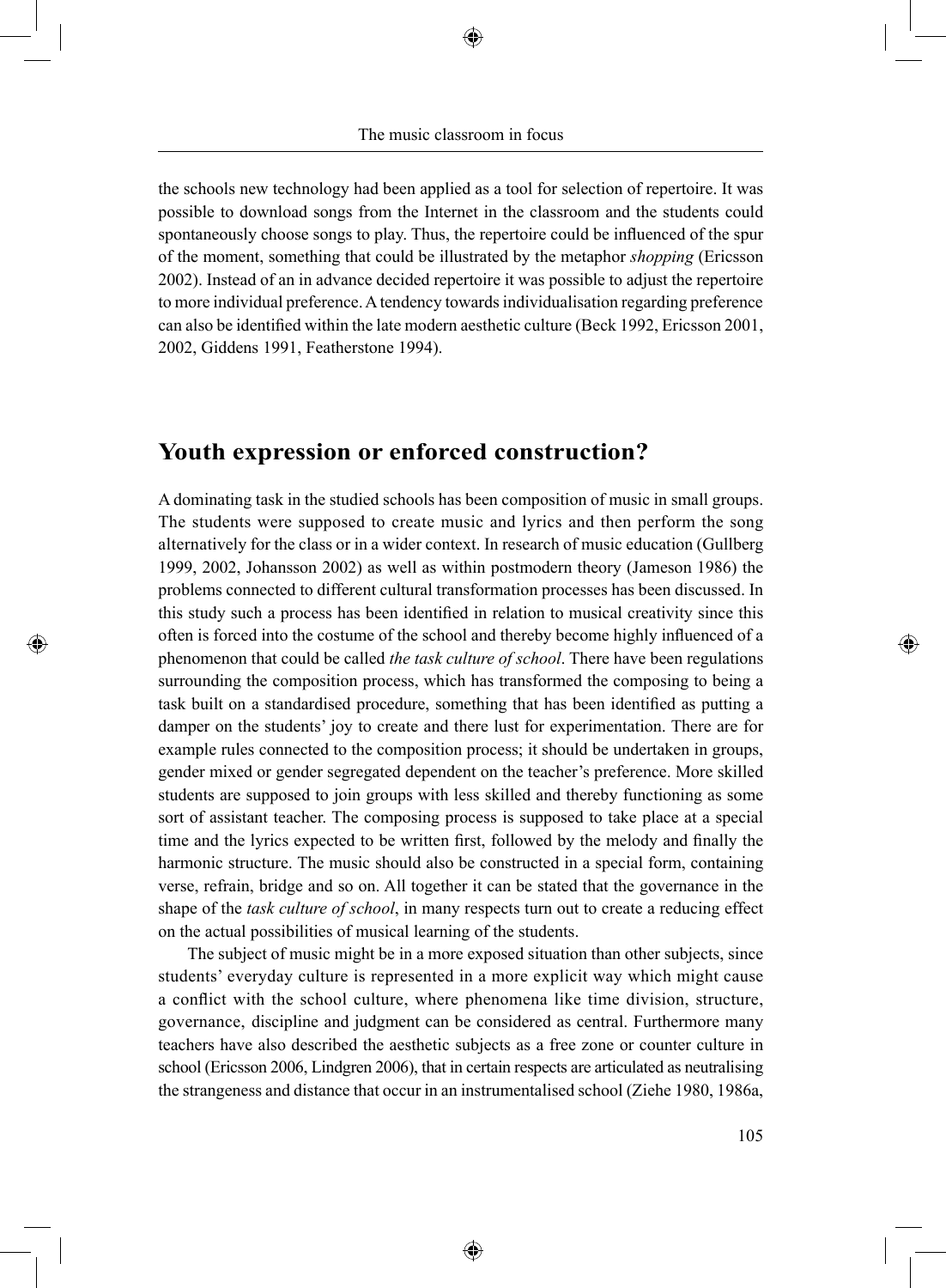1986b, 1989, 2000). The question is if the school per definition can be something else than just "school" (Ziehe 1986a), or if it is possible to find forms where students' everyday culture can be transformed without too much violence on youth expression.

# **The conditions for an ideological dilemmas establishment**

In the introduction three ways to comprehend students' everyday culture in the material was outlined: *learning about*, *reflecting on* and *applying*. One of the points of departure in the study was to identify possible ideological dilemmas that could be related to a distortion between the fostering mission of the school and the students' desire to express themselves freely and without censorship. When the focus of the teaching was to *learn about* and to *reflect upon* rock- and pop music, no ideological dilemma could be distinguished. In the first case this can be expected because the content is objectified. The teacher can be seen as a transmitter of the content and the student as a learner of for example the history of rock- and pop music, something that do not call for a standpoint regarding the values of the music. In the second case reflection upon music also presupposes a problematisation and a discussion of controversial aspects of the music, a critical scrutiny where the preferable result is that the student will be aware of the problematic sides of the music. Thus, such a strategy can construct legitimacy for listening to controversial music in the classroom. However, when it came to *applying music* the ideological dilemma became apparent. At one of the schools this was silenced through transforming the original message of the music. A song with a strong critical message against the repressive techniques of discipline in school was represented as an attractive and easy song to play in class ensemble. At another school the ideological dilemma came out in full bloom when the students should create a cabaret with certain satirical elements.

⊕

Three different positions could be discerned: the teacher's-, the students'- and the official position of the school, the last one defined as the prevailing discourse among colleges and the leadership of the school about what could be considered as acceptable to present within the frame of a school activity. The teacher, who had the operational responsibility for the presentation, had to take a position as a mediator between the students' demands of free expression and the official policy of the school. His professional identity can thereby be understood as ambivalent oscillating between the other two positions, something that theoretically could be explained as an *overdetermined identity* (Laclau & Mouffe 1985). He gave expression for solidarity towards the students but also of an ambition to keep the project inside the settled frames. To control the situation he had to develop a number or rhetorical strategies to neutralise the polarity between the students' wishes and the official policy of the school.

⊕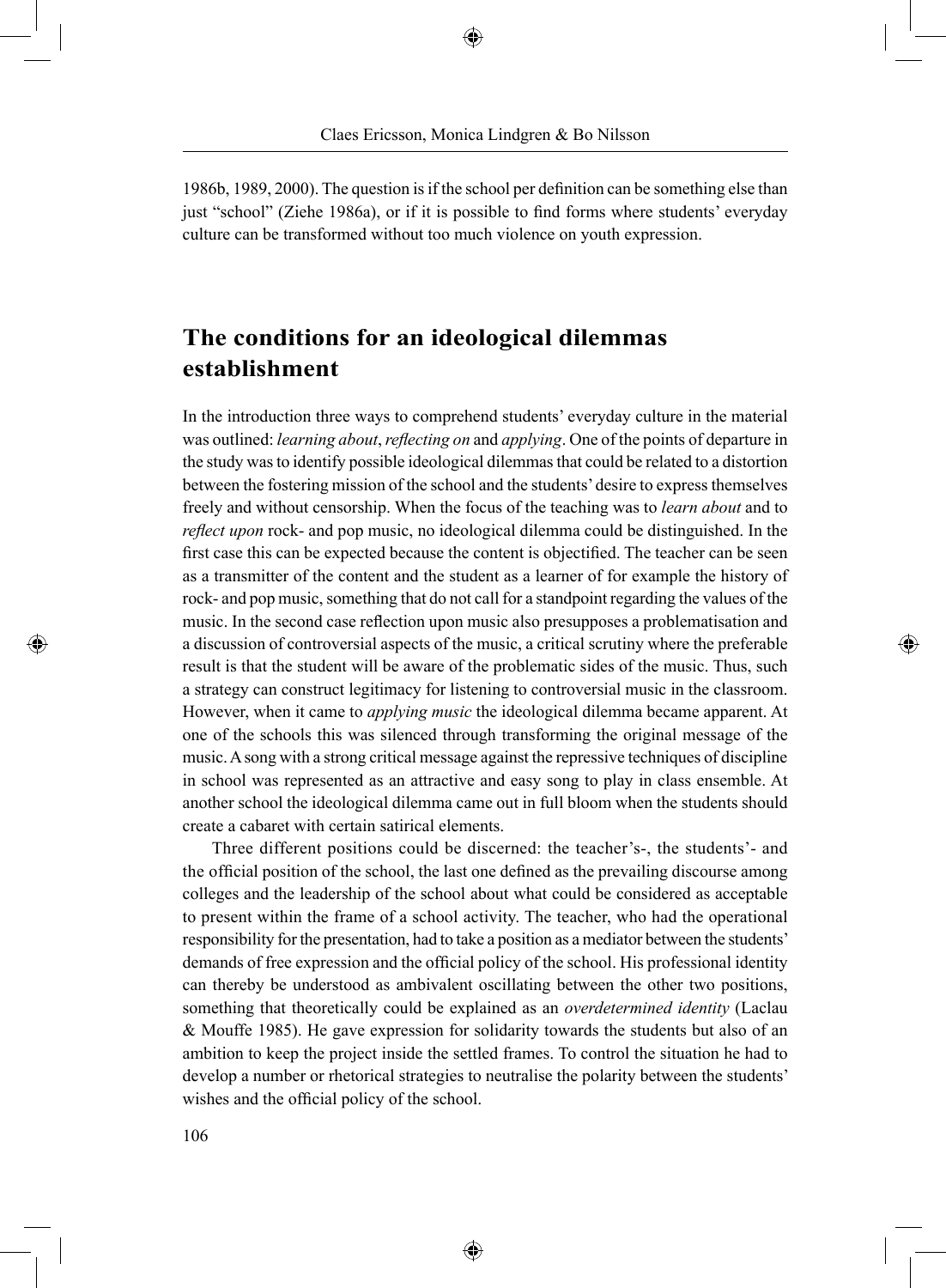## **Rock and pop in the classroom: a domain of the boys?**

There is a commonly established conception, which also has been confirmed by research (Bergman 2009), that there are gender problems connected with playing rock- and pop music in the school classroom. To be able to play in a rock band, it seems to be necessary to act in a typical masculine way, which boys do more easily. In addition boys to a greater extent are playing music within those genres in their leisure time and thereby have developed a greater familiarity with rock- and pop music. However, in this study we can not find anything that confirms this. A couple of grounds for that standpoint have been identified. A prominent feature is that there in general exist a lack of skills in playing the instruments that are used within rock- and pop music. Certainly there is a group of boys in one of the studied practices which is well acquainted with playing music within the genre, *but this fact are neutralised by the task culture of the school*, which put up such frames for the activity that the group of boys can not fully use their skills. Another factor that also has to do with the form of the teaching is that the prevailing activity is to *learn about* rock- and pop music, which also confirms how well this kind of music fits into a traditional form of teaching. Maybe it is easier for girls to adapt, read and accept the code that is valid in school and considering that also a content as rock and pop is carried out through traditional forms of teaching a presupposition that this neutralises a possible dominance from the boys seem reasonable. The subject positions that could be taken in an everyday context are not available in school, at least not in this study.

## **Working in groups as garage rock bands**

⊕

Something that has been discussed during the last decades within the music education field is the significance of the context for musical learning. In view of young peoples increased possibilities to take part of and learn music via other contexts than those offered by the school, everyday informal learning environments have become important teaching models. In this regard, rock and pop music contexts, such as 'garage rock bands', has gained special status as a model (Cambell 1998, Green 2002, 2006, 2008, Gullberg 1999, Westerlund 2006).

At first sight the teaching in the studied schools seem to have an informal approach since group work appears to be the optimal form for learning. In a pursuit of resembling what is presented as a more authentic garage rock band practice outside school, the groups are given free hands to run their own learning independently and choose by themselves what type of music and lyrics they wish to create and perform. The music genre is obvious, it is rock and pop music, and the instruments the students are expected to use are thus electric guitar, electric base, keyboard and drums. As we have discussed earlier

⊕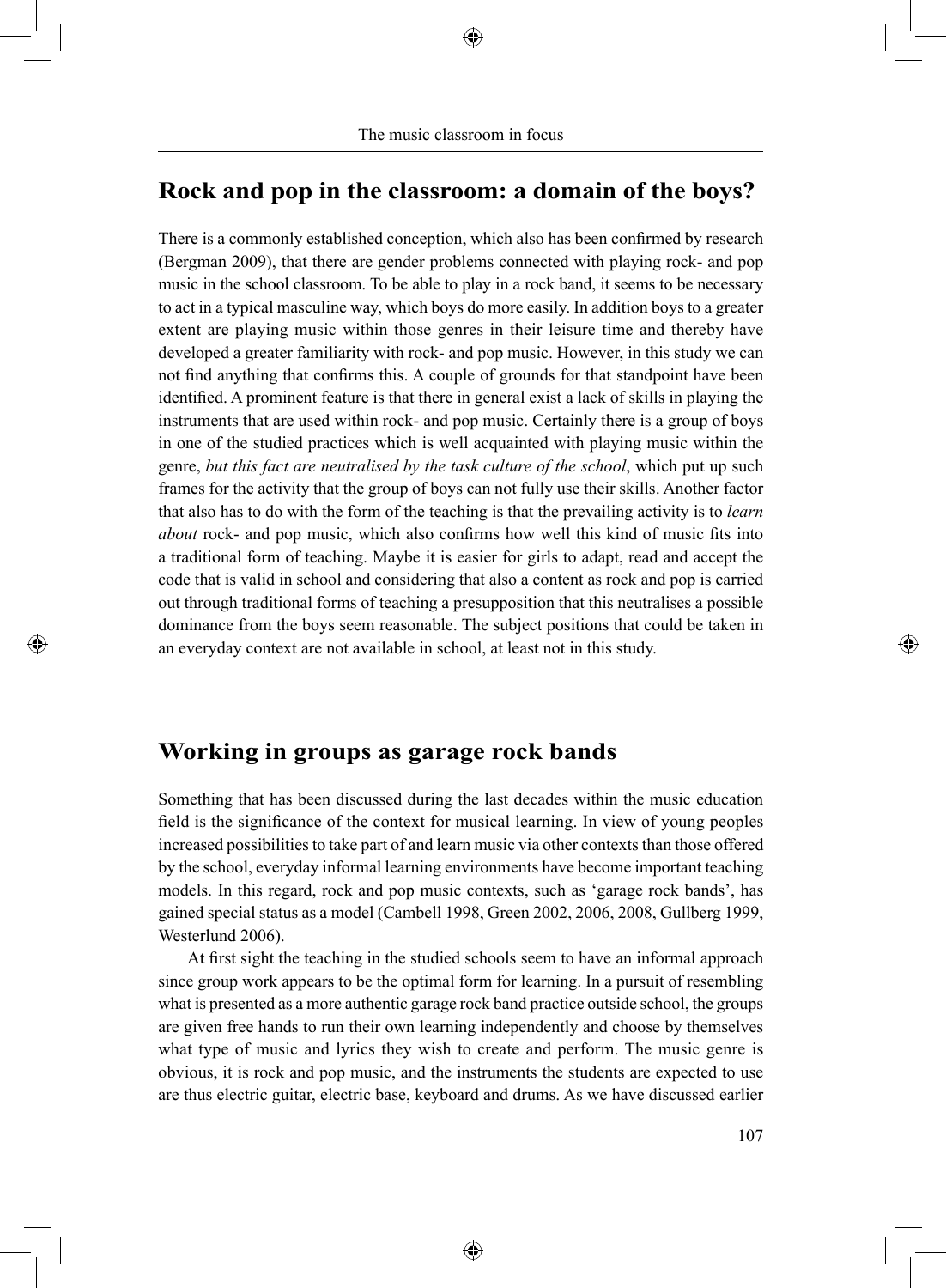### Claes Ericsson, Monica Lindgren & Bo Nilsson

♠

in addition to *the task culture of school*, our analysis shows that group work functions as a limiting frame when it comes to the students' musical learning. Instead there are other types of abilities that are developed. The free working method contributes to interrupting the work and instead it is concentrated on different ways of passing the time. The freedom the students are offered is transformed to a kind of self-discipline in order to learn how to manage the time and also in front of the teacher account for where they find themselves in the learning process as well as their feelings about it. In these situations the rock band practice is portrayed as a model. It is for example described as important being aware of whether they physically are in the "rock garage," with its specific rules, or not. It may also concern disciplining oneself to practice on one specific instrument, and not on several different, which is described as authentic in the contexts of garage rock bands.

The analysis shows how the free group work gets a normative function when it comes to construction of gender. In contrast to Bergman's study (2009) it is, which has been mentioned before, not possible to observe any gender problem related to musical ability in our study, in spite of the rock musical framing. However the free group work invites other types of gender constructions, which deal with leadership. The boys often take the leadership in the group works by taking the power over what is allowed to take place in the room. In different ways they prevent attempts to create music for example by showing their lack of interest. The girls most often adopt a more distanced wait-and-see attitude or make more or less unsuccessful attempts to take on the responsibility for the group task. The exception is when musically skilled students have been allowed to form their own groups. In these groups it is not possible to see any obvious gender related power relations. Here playing and creation of music comes to the fore. To learn how to construct gender, as well as to learn how to handle the time, seems to be something that mainly takes place in groups where the students do not have enough musical skills to handle the tasks they are given.

</del>

The analysis shows that the discursive ideas of music playing and creation within the rock- and pop genre prevent the students' learning possibilities. To create and play music is presented as something fun and easy. Just as in the early music curriculums in compulsory school, the student in this study is constructed as a creative, competent subject with inherent knowledge to create music together with others. To let the creativity flow is here articulated as the method of deliverance. Similarly the discourse of the harmonious music collective gets a limited function. Since the middle of the twentieth century, group work in music education contexts has been seen as an alternative to the often reproducing and authoritarian music education in school (Strandberg 2007). The informal learning within the practice of garage rock bands, as the harmonious music collective, can be seen as a part of this music education ideology. In contrast to previous discourses the teacher is no longer a part of this collective. Instead the students are directed to manage the tasks by themselves. Ideas of earlier music education discourses about music creation through experiment, inspiration and intuition have been put together with today's somewhat contradictory discourses around self reflection, control and rules.

⊕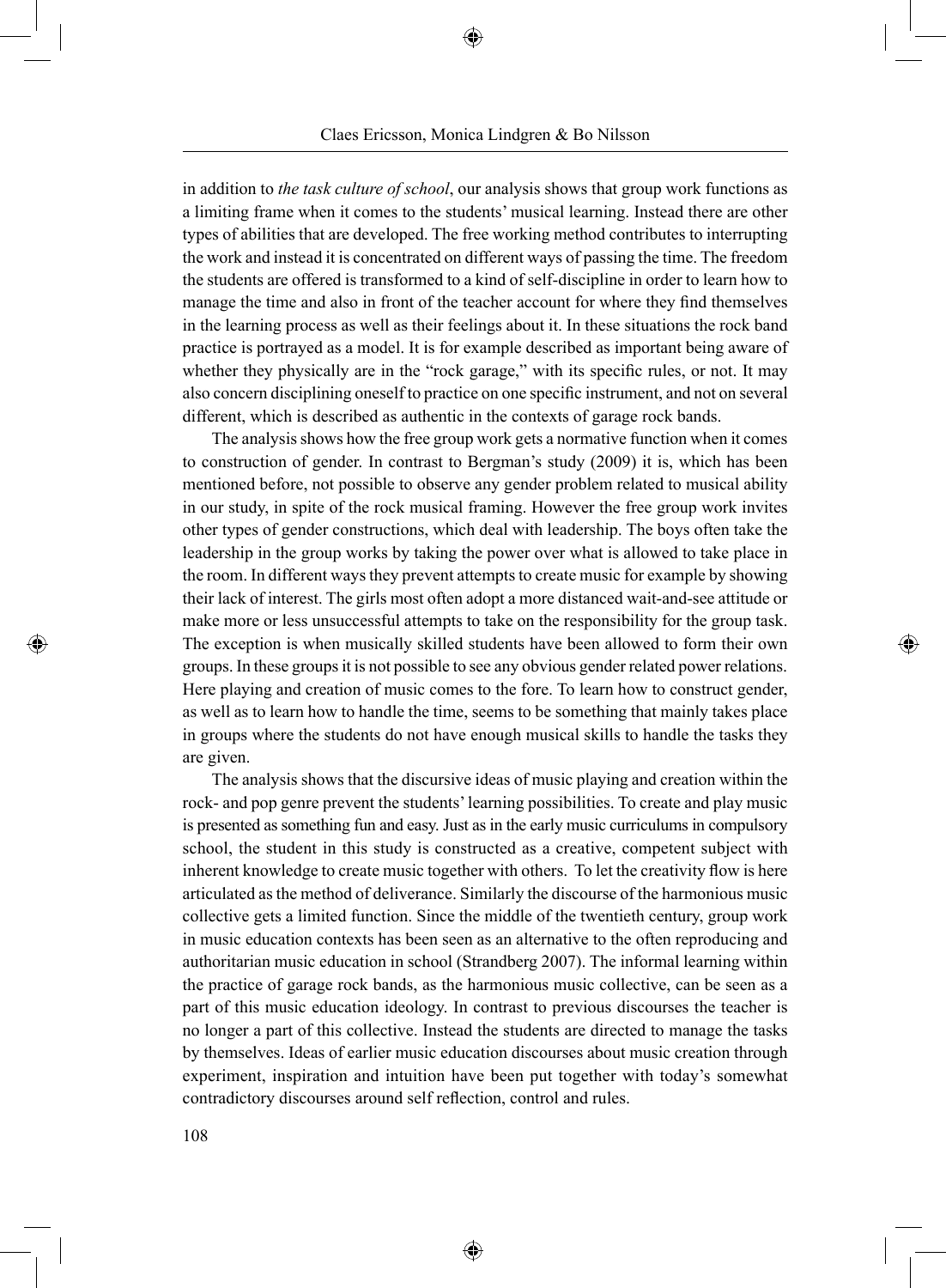# **The deceiving nature of a 'creative' school project**

'Creative' projects in school are considered to be a successful model for teaching and learning in the music classroom. A school musical is such an example, since it contains several components that are supposed to develop creativity, learning and social skills simultaneously. The relation between creativity and play has been discussed (Nilsson 2002, 2003, Nilsson & Folkestad 2005). Nilsson (2002) found that creative processes were inhibited when students interpreted a situation as an assignment, taking place within a *didactic framing* (Saar 1999). When a suggestion instead was interpreted as an invitation to play, within a *musical framing*, the activities became more innovative. Play is free and always contains a certain amount of uncertainty (Caillois 1961, Nilsson 2002, 2003).

In one of the schools studied, the spring term is scheduled to create a musical, a project assumed to reflect the students' everyday popular culture outside school. The class is organised in groups by choice; each group working with different parts of the project, such as music, script, dance and properties. Much of the work is carried out in an ordinary classroom with no musical instruments, thus mediating 'school', 'assignment, 'governing' and the class instantly identifies the project as part of the earlier mentioned *task culture*. The activities in the classroom lack concrete relations to music activities – during one lesson the only musical content is a girl whistling a few bars from a song. Since the musical project is regarded as a task governed by the school, even though the teachers never mention the word 'task', the students expect the teachers to ensure that the project is concluded.

⊕

The music group is gently governed by the teacher to 'recycle' songs from a mainstream repertoire. The 1980 Grammy winner *I Will Survive* is a leading number, a choice made by the teacher because the song is 'well-known and good for dancing´. The song's strong relation to female empowerment, gay empowerment and HIV/AIDS awareness is never mentioned. When a group of girls finds the song on *YouTube*, they saw an actor in the role of Jesus dancing and then being run over by a bus. They were not certain if this was the original version or not. This again demonstrates how musical artefacts in school become separated from their original context and lose their substance and meaning.

The students are not encouraged to create music and none of them suggests that they should write songs of their own. The notion of the musical project as a *school assignment* instead of an *invitation to play* moves the project development away from a playful imitation of the creation of a 'real' popular culture musical. Instead it shrinks to becoming just another school assignment. The students display passive resistance by showing little interest and modest commitment. The canonisation of the repertoire also suggests that the musical project belongs to the teachers rather than to the students.

Interestingly, the script group, the most self-governing of the groups, succeeds in writing a synopsis and screenplay for the musical with a plot close to the well-known television series, *Lost*. This achievement can be explained by the fact that text composing was the only area left to the students' creativity where the teacher did not interfere. The

⊕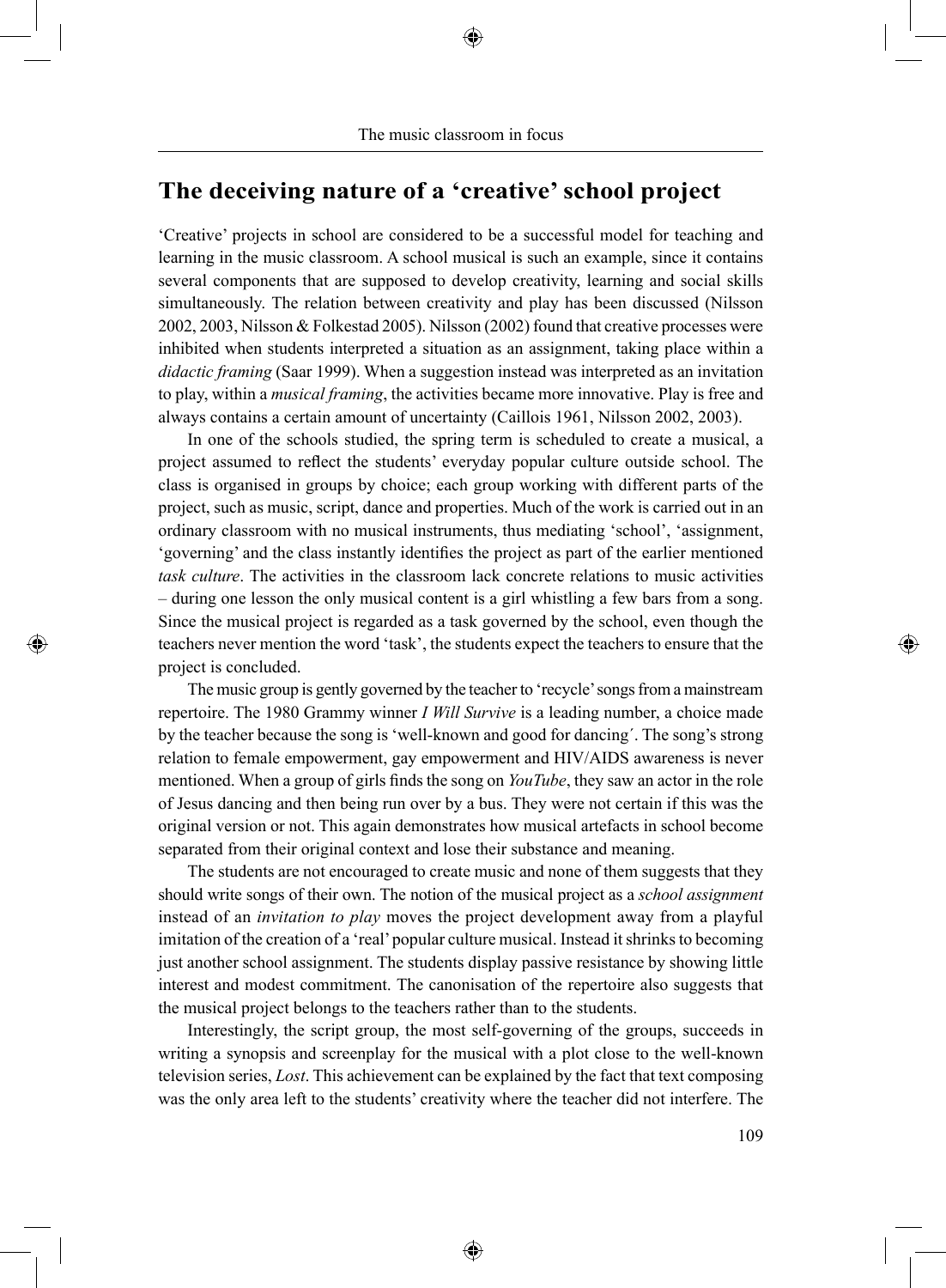text composing can also be described as a form of imaginary play (Caillois 1961, Nilsson 2002, 2003), where the script group pictures itself as writing for a famous TV series.

The school environment can be regarded as contradictory when it comes to handling creative processes and popular culture. This is particularly obvious in the music classroom. At an early age, children develop their own distinct references to popular culture and wish to be a part of the popular culture communicated through the media. At the age of 6-7 years they already reveal the gap between their own popular culture and that of the school (Nilsson 2002, 2003). The musical project can be understood not as a model of a musical related to popular culture outside school, but as an unreflected *simulation* of such a project.

The analysis demonstrates how the teachers' governing of a presupposed creative project ends up with a product close to their own concept of popular culture. The lack of elements significant for play and creative processes prevents students from full engagement. The teachers seem to believe that the classroom is an authentic part of popular culture. Ziehe (2001) maintains that the school should open up for experiences other than those offered by everyday culture. When the gap between school and students' everyday culture is reduced, this may prevent the pupils from making important *counter experiences* (Gegenerfahrungen) (Ziehe 1998, 2001). Creative processes require presence of unexpected components which may not be provided in a school where the students teach themselves.

⊕

## **Techniques of governance**

Our standpoint is that different forms of governance are present in all classroom activities, often so well embedded that neither teachers nor students are fully aware of them. In this study six different techniques have been identified, which all can be understood as mild to its character, maybe because more repressive techniques do not work in our contemporary school.

*Governance through charisma and competence* presupposes a teacher with a possibility to take a subject position as admired in one way or another, for example through a talent of being entertaining and humorous or through possessing musical or pedagogical competence. In a *deauratised* school (Ziehe 1986a) where the teacher's authority and status is deconstructed, every teacher is left to use personal qualities to bring about a tolerable work situation. Sometimes teachers also see themselves as some kind of motivators and salesmen (Ericsson 2006), something that further confirms that it is not uncomplicated for a teacher to carry out her/his task, and that the professional identity plays an important role when constructing a proper milieu of learning.

*Governance through delegating responsibility* is a technique that draws on a new liberal discourse of individual responsibility for personal development that in fact has its origin in the liberalism of the early nineteenth century, but had a renaissance during the

⊕

◈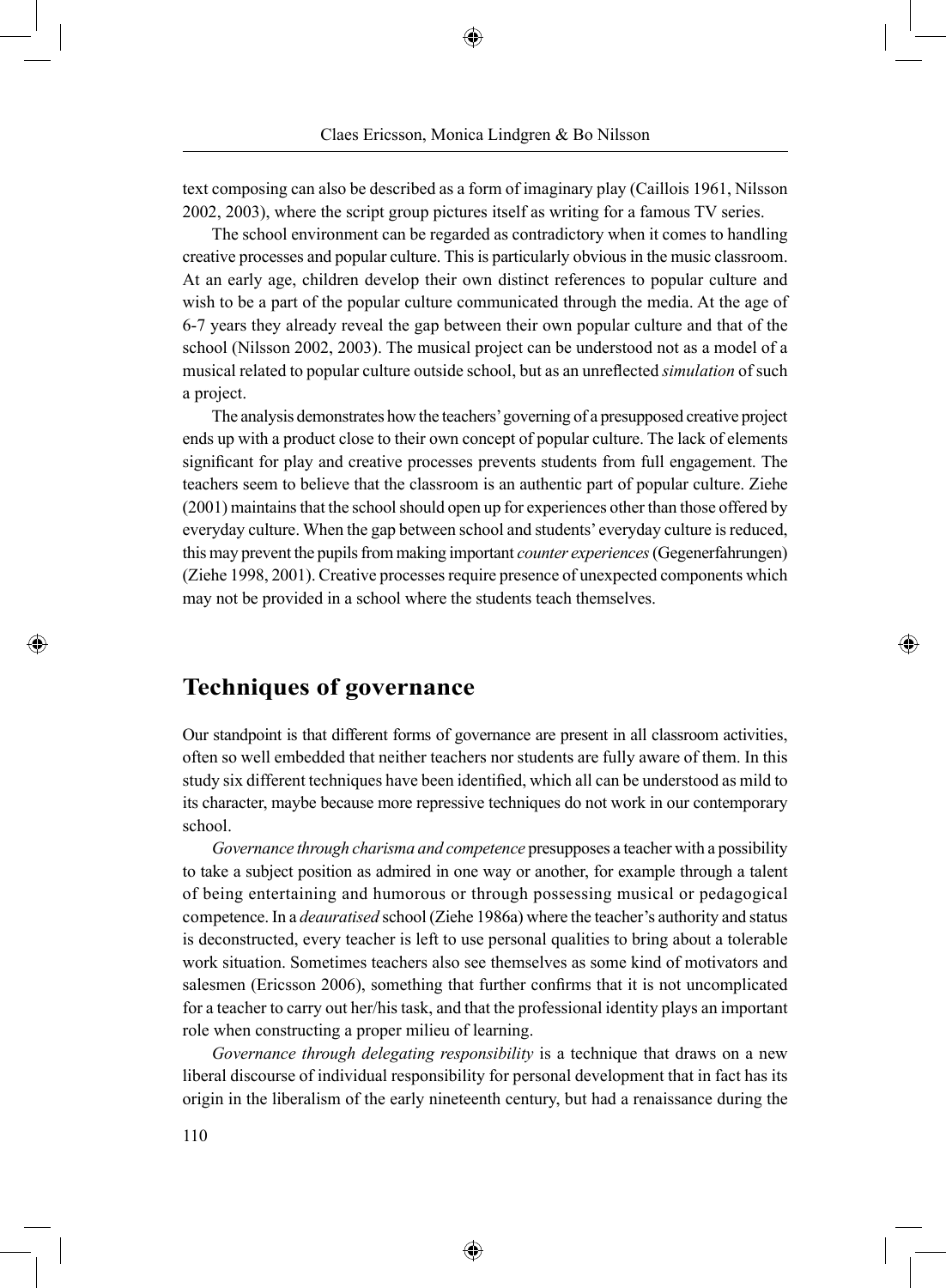1980: s, when it also entered the educational system to a greater extent then before. This technique of governance is contradicting a discourse of collective responsibility for the individual that has its origin in socialist ideology. Self regulation is an important element of this form of governance, something that Foucault (1969/2002, 1971/1993,1972/1986, 1974/2003, 1976/2002, 1984/1987) has discussed as a radicalised form of governance, that also can be considered as a typical form of governance in a developed society.

*Governance through making mantras of instruction and examination strategies* manifest itself through a continuous emphasising of meaning, something that could be related to Adorno's (1941/1987) concept *plugging*, which can be understood as a continuous exposure of artists and songs in media. This phenomenon manifests itself in a meticulous account of examination procedures. This way of constructing examination situations as special, have the effect that the attention of the students will be increased. Ziehe's concept *potentiation*, which means to load something artificial with meaning (Ziehe 1986b), can offer a way to understand the phenomenon theoretically.

*Governance through solidarity and polarisation* is constructed through an articulation of the music education as a free zone and a counter culture with different norms than the rest of the school. The starting point is that the school with its instrumental learning and rigid rules has been developed into a hostile apparatus from the students' point of view and that they therefore need a zone of freedom. A teacher who shows solidarity towards the students also constructs polarity towards the rest of the school, which will have the effect that a capital of thrust between the teacher and the students is built up, which also strengthens the teacher's position among the students. Ziehe (1986a) is critical towards such a strategy, which he discusses by using the concept of *intimacy*.

⊕

*Governance through disciplining the body and organisation of time and space* is a technique that is significant for the school, a technique that also has been discussed by Foucault (1974/2003). The technique is often not understood as a technique of governance, rather as an inevitable organisational feature of school. It manifests itself in listening and writing, to be present at the lessons, in one way or another be out positioned in the room and participate in the rituals that is associated with the school, for example such that occur in the beginning and in the end of lessons. Furthermore this technique manifests itself in the rules that surround for example group tasks and such activities.

*Governance through ignoring* can be illustrated through the metaphor "to bury your head in the sand," which means to pretend that something does not exist through not giving it explicit attention. The ignored situations can be for example when pupils are not participating in the classroom activities, when they continually leave the classroom without permission or act disturbing and provocative in other ways. The practising of this technique indicates that the balance of power is shifted from the teacher towards the student as the teacher has to take a subject position where the only possibility to solve a dilemma of authority is to pretend that a problem does not exist. Still, the strategy can be comprehended as a technique of governance, because problematic situations are made invisible through a denial of their existence.

⊕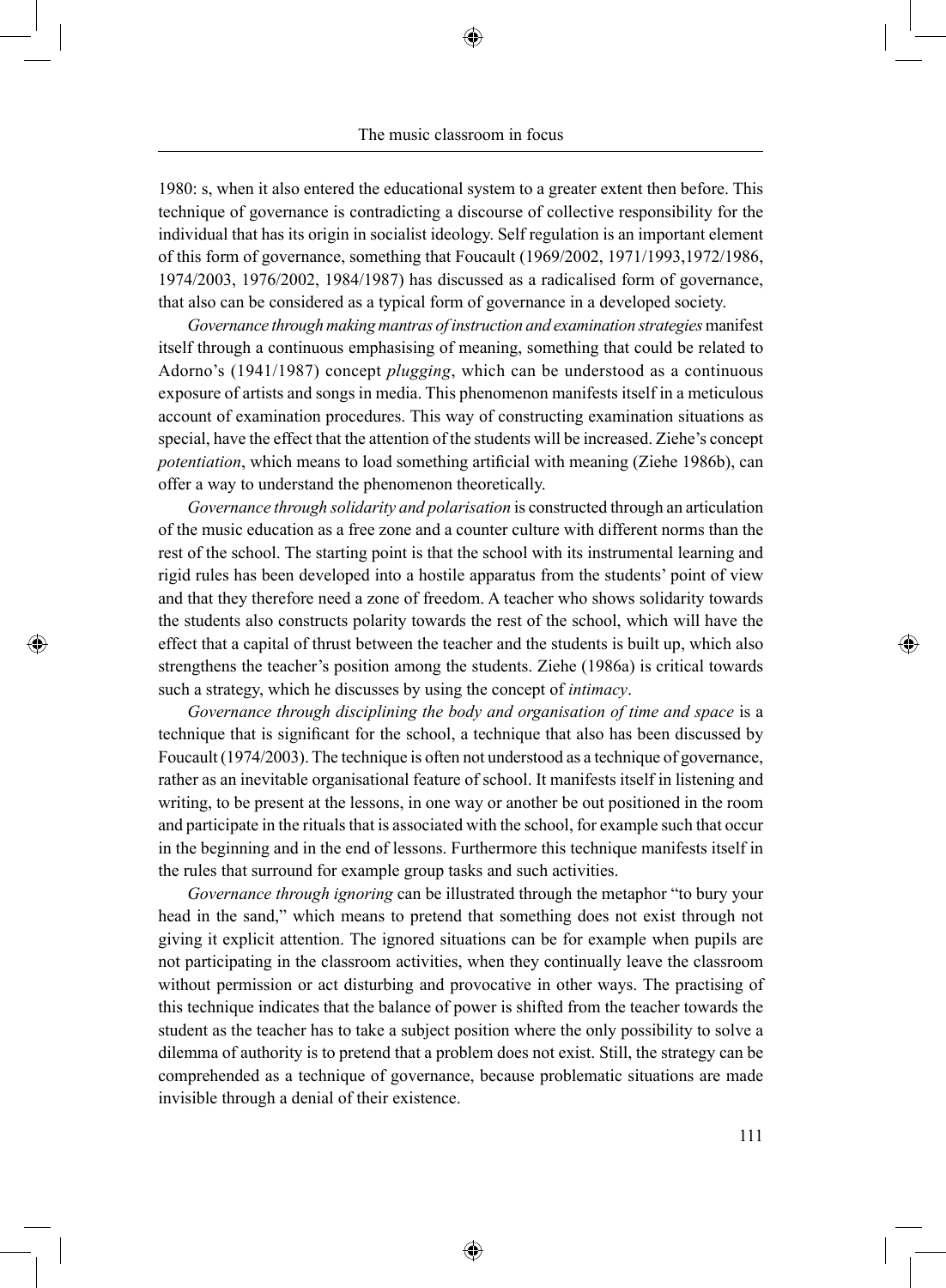## **The integrity abusive dimension of music teaching**

The subject of music has always been close connected to performance, but also to creation of music which is supposed to end up in a product which can be comprehended as some sort of self exposure. It can also be asserted that confidence in performance situations often is considered as an important end of the music teaching (Ericsson 2006), as performance skills could be seen as a kind of social competence, a personality development that the student could have use for in different situations. Furthermore, surface is a concept which seems to be important when discussing typical features of the contemporary phase of modernisation (Baudrillard 1986, 1990, Beck 1992, Ericsson 2001, 2002, Featherstone 1994, Giddens 1991, Heiling 2000, Lyotard 1984, 1986). In addition to music this have caused that other parameters than the music in itself such as charisma, choreography, clothes etcetera has been equally important to the music. Another parallel phenomenon is that the private life has became public to a greater extent than before, which also contributes to the establishment of a discourse of self exposure as positive and developing.

Considering this, it may not be seen as strange if a normalising discourse about self exposure in the music education exposes the students who have difficulties with their self confidence in performance situations, with the consequence that they feel uncomfortable. A number of such situations have been identified in the material, situations that the teachers apparently have been totally unaware of, maybe because of the hearty self exposure discourse that colonises the subject of music. These situations often occur in addition to activities as singing, when the students are supposed to move themselves along with the music or act in a manner they do not feel comfortable with. There is also an abusive dimension connected to situations of text writing or creation of music, activities where self exposure is a central feature. The same is apparent when certain types of clothes are not tolerated in the classroom, something that puts the student in a problematic situation, when she/he is forced to renounce her/his identity or openly refuse to obey the teacher.

⊕

## **Epilogue**

◈

It can be stated that the existence of popular culture in the form of rock- and pop music is frequent in the studied schools. However, it is doubtful if this can be considered as the students' everyday culture. Rather it could be seen as a 60 year old music culture that gradually has been integrated in the subject of music. The content has changed focus from western art music to popular music, but the educational forms are in many respects still traditional. An opening towards more free forms can be distinguished, but still the school culture influences the activity so strongly that a transformation is necessary. These problems have been discussed from both a culture theoretical and a pedagogical perspective,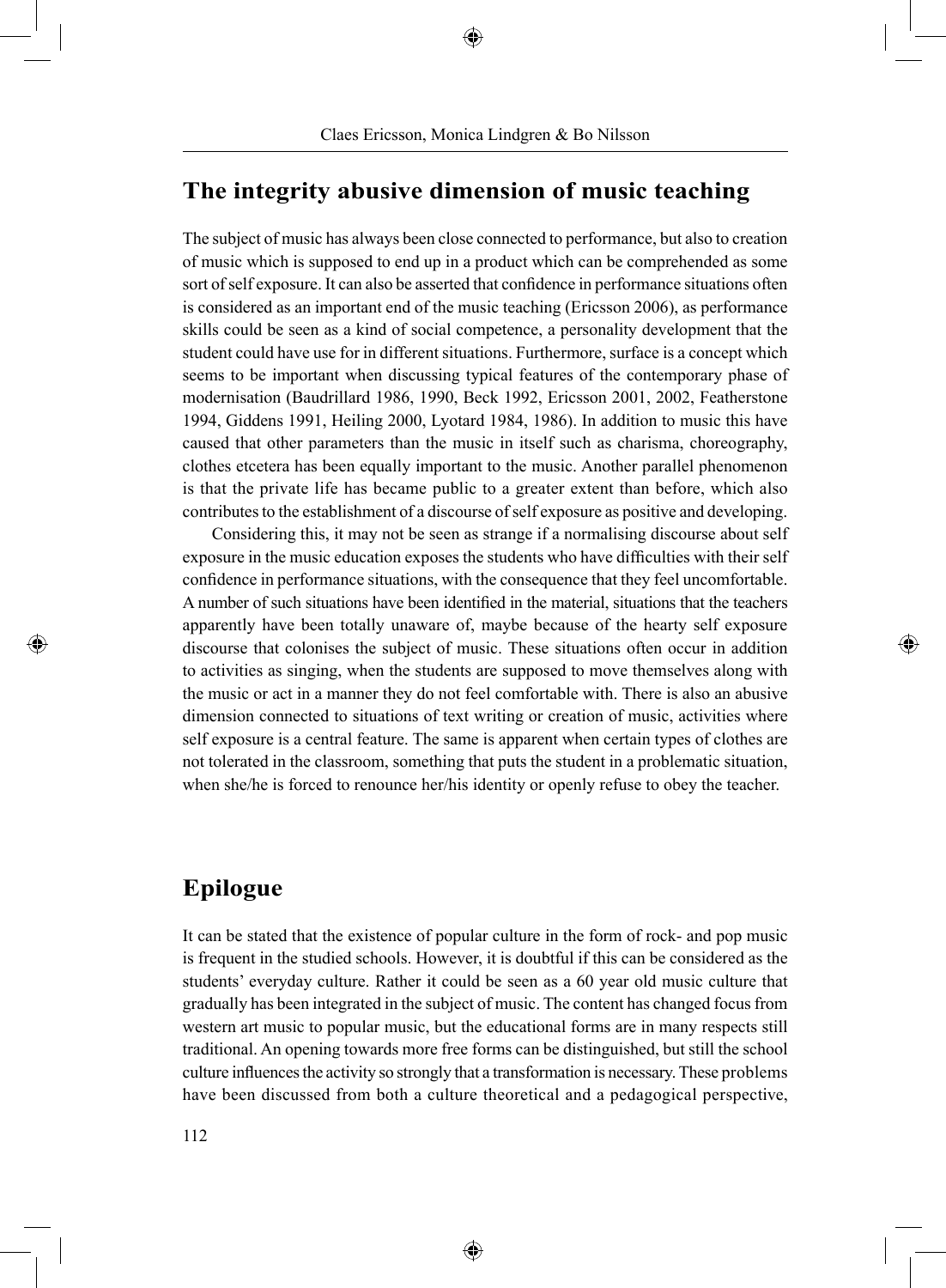The music classroom in focus

♠

where the first mentioned could be said to take a sceptical position concerning an unreserved integration of students' everyday culture in school. However, from a pedagogical perspective integration is seen as positive, because it might increase the motivation of the students and thereby strengthen the position of the subject of music in the students' point of view. In this study we have tried to problematise the phenomenon of market aesthetics and students' everyday culture in the meeting with the music teaching in school and also try to discuss how this meeting turned out. Something that has materialised itself the more the analysis has advanced is if it really is the music culture of the students that is dealed with, or if it is a mutation which more can be understood as a *safe simulation* (Ericsson 2002, Hargreaves 1998).

### **References**

⊕

- Adorno, Theodor (1941/1987). Om populärmusik. In J. Burill (ed.) *Kritisk teori En introduktion.* Lund: Lundabygdens acupress.
- Baudrillard, Jean (1986). Massorna: Det socialas implosion i medierna. In M. Löfgren & A. Molander (eds.) *Postmoderna tider*. Stockholm: Norstedts.
- Baudrillard, Jean (1990). *Amerika*. Göteborg: Bokförlaget Korpen.
- Beck, Ulrich (1992). *Risk society: Towards a new modernity*. London: Sage Publications Ltd.
- Bergman, Åsa (2009). *Växa upp med musik. Ungdomars musikanvändande i skolan och på fritiden*. Göteborg: Göteborgs universitet.
- Caillois, Roger (1961). *Man, Play and Games.* New York: The Free Press.
- Cambell, Patricia Shehan (1998). *Songs in their heads. Music and its meaning in children's lives.* Oxford: University Press.
- Ericsson, Claes (2001). *Det moderna: ofullbordat projekt eller nederlag för mänskligt förnuft. En orientering i modernitetsteorier*. Malmö: Malmö Academy of Music.
- Ericsson, Claes (2002). *Från guidad visning till shopping och förströdd tillägnelse. Moderniserade villkor för ungdomars musikaliska lärande*. Malmö: Malmö Academy of Music. Studies in music and music education, nr 4.
- Ericsson, Claes (2006). *Terapi, upplysning, kamp och likhet till varje pris. Undervisningsideologier och diskurser hos lärare och lärarstuderande i musik*. Malmö: Malmö Academy of Music.
- Ericsson, Claes & Lindgren, Monica (2007). *En start för tänket, en bit på väg. Analys av ett utvecklingsprojekt kring kultur och estetik i skolan*. Karlstad: Region Värmland.
- Featherstone, Mike (1994). *Kultur, kropp och konsumtion*. Kultursociologiska texter i urval och översättning av Fredrik Miegel och Thomas Johansson. Brutus Östlings bokförlag Symposion: Stockholm/Stehag.
- Fornäs, Johan, Lindberg, Ulf, & Sernhede, Ove (1984). *Ungdomskultur, identitet och motstånd*. Stockholm: Akademilitteratur 1984b. 2 uppl Lund: Symposion 1987.

⊕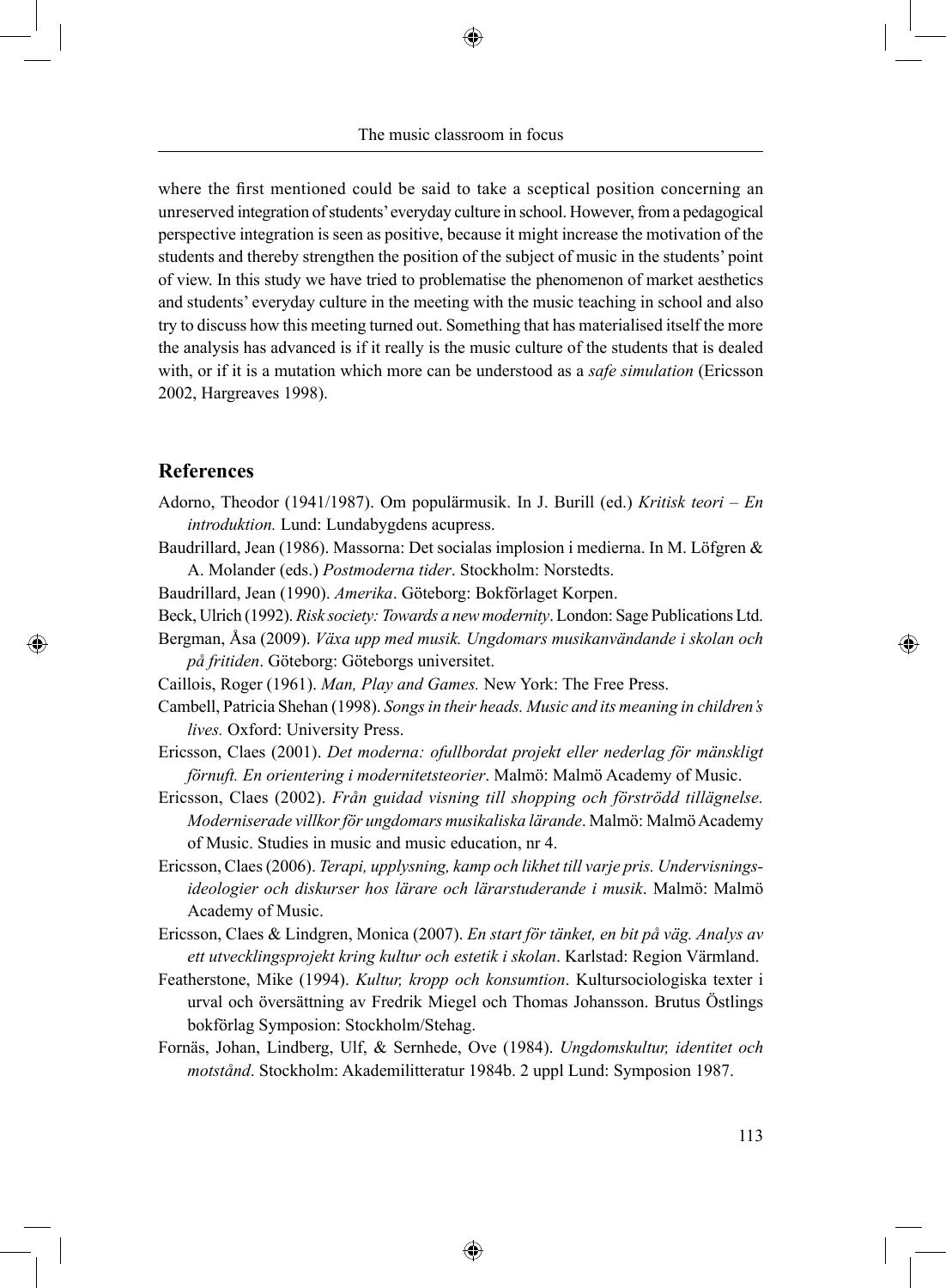- Fornäs, Johan, Lindberg, Ulf & Sernhede, Ove (1988). *Under Rocken. Musikens roll i tre unga band*. Stockholm/Stehag: Symposion.
- Fornäs, Johan (1996). Rockens pedagogiseringsproblem. In S. Brändström (ed.) *Rockmusik och skola*. Rapport från konferens 29-30 mars 1996 i Piteå. Musikhögskolan i Piteå, rapportserie nr 1996:2.
- Foucault, Michel (1969/2002). *Vetandets arkeologi*. Lund: Arkiv förlag.
- Foucault, Michel (1971/1993). *Diskursens ordning.* Stockholm/Stehag: Brutus Östlings förlag Symposion.
- Foucault, Michel (1972/1986). *Vansinnets historia under den klassiska epoken*. Lund: Arkiv förlag.
- Foucault, Michel (1974/2003). *Övervakning och straff*. Lund: Arkiv förlag.
- Foucault, Michel (1976/2002). *Sexualitetens historia. Band 1. Viljan att veta*. Göteborg: Daidalos.
- Foucault, Michel (1984/1987). *Sexualitetens historia. Band 3. Omsorgen om sig*. Stockholm: Gidlunds förlag.
- Giddens, Anthony (1991). *Modernity and Self-Identity: Self and Society in the Late Modern Age*. Cambridge: Polity Press.
- Green, Lucy (2002). *How Popular Musicians Learn.* Aldershot: Ashgate Publishing.
- Green, Lucy (2006). Popular music education in and for itself, and for "other" music; current research in the classroom. *International Journal of Music Education 24*(2): 101-18.
- Green, Lucy (2008). *Music, Informal Learning and the School: A New Classroom Pedagogy.*  Aldershot: Ashgate Publishing.
- Gullberg, Anna-Karin (1999). *Formspråk och spelregler. En studie i rockmusicerande inom och utanför musikhögskolan*. Piteå: Musikhögskolan, avdelningen för musikpedagogik.
- Gullberg, Anna-Karin (2002*). Skolvägen eller garagevägen. Studier av musikalisk socialisation*. Piteå: Musikhögskolan i Piteå.
- Hargreaves, Andy (1998). *Läraren i det postmoderna samhället*. Lund: Studentlitteratur.
- Heiling, Gunnar (2000). *Spela snyggt och ha kul. Gemenskap, sammanhållning och musikalisk utveckling i en amatörorkester*. Malmö: Malmö Academy of Music, Lund University, Studies in Music and Music Education no. 1.
- Jameson, Fredric (1986). Postmodernismen eller Senkapitalismens kulturella logik. In M. Löfgren & A. Molander (eds.) *Postmoderna tider*. Stockholm: Norstedts.
- Johansson, KG (2002). *Can you hear what they're playing. A study of strategies among ear players in rock music*. Piteå: Musikhögskolan I Piteå, Luleå University of Technology.
- Laclau, Ernesto & Mouffe, Chantal (1985). *Hegemony and Socialist Strategy: Towards a Radical democratic Politics*. London: verso.
- Lindgren, Monica (2006). *Att skapa ordning för det estetiska i skolan. Diskursiva positioneringar i samtal med lärare och skolledare*. Göteborg: Art Monitor, Göteborgs Universitet.

⊕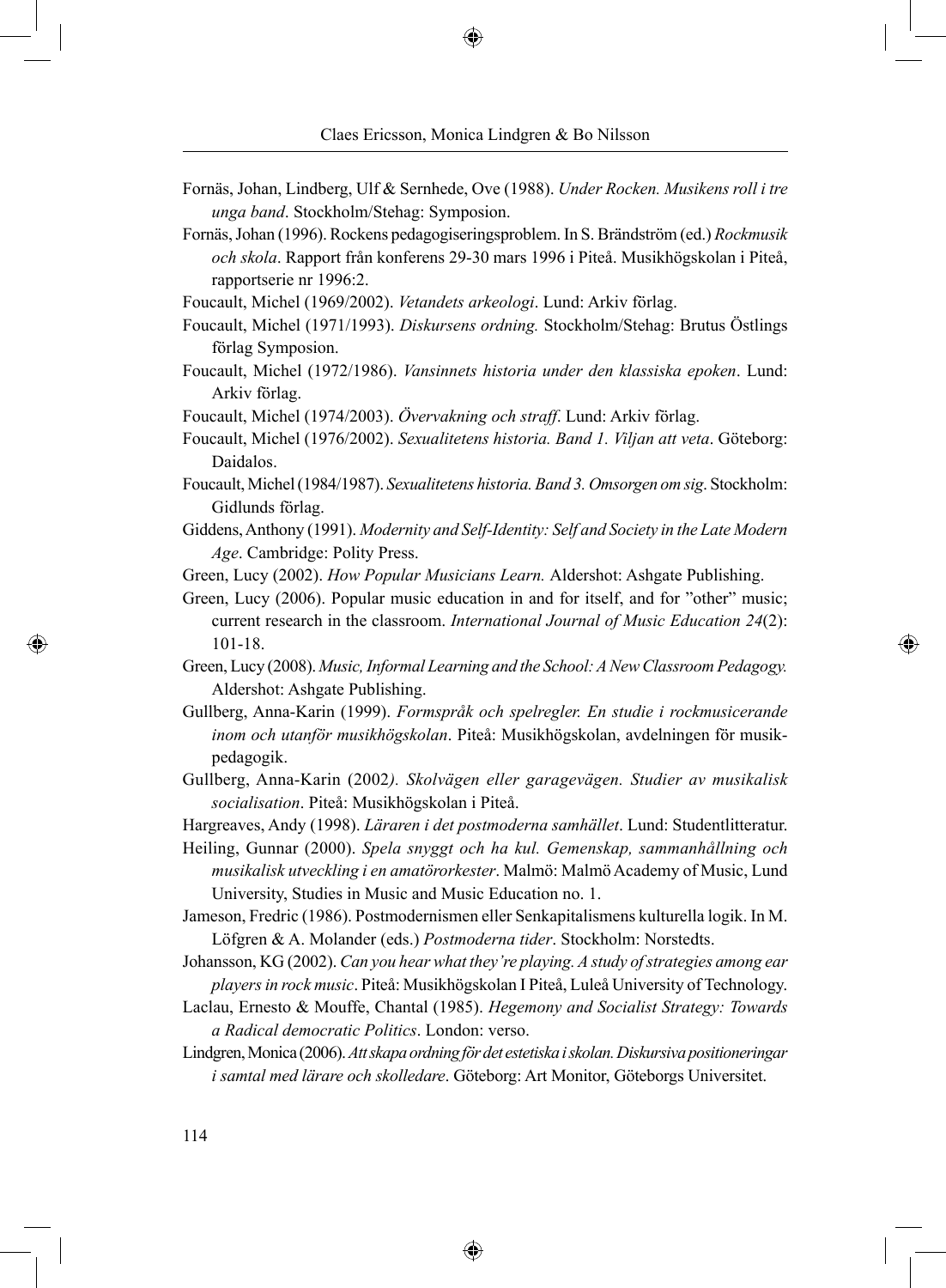- Lyotard, J. F. (1984). *The Postmodern Condition: A Report on Knowledge.* Manchester: Manchester University Press.
- Lyotard, J. F. (1986). Vad är det postmoderna? In M. Löfgren & A. Molander (Red.) *Postmoderna tider*. Stockholm: Norstedts.
- Nilsson, Bo (2002). *"Jag kan göra hundra låtar". Barns musikskapande med digitala verktyg.* ["I can make a hundred songs", Children's creative music making with digital tools]. Malmö: Malmö Academy of Music.
- Nilsson, Bo (2003). "I can always make another one!". Young musicians creating music with digital tools. In S. Leong (ed.) *Musicianship in the 21st century: Issues, trends and possibilities.* Sydney: Australian Music Centre.
- Nilsson, Bo & Folkestad, Göran (2005). Childrens' practice of computer-based composition. *Music Education Research, 1,* 21-37.

Olsson, B. ( 1993). *Sämus – En musikutbildning I kulturpolitikens tjänst? En studie om en musikutbildning på 1970-talet*. Diss. Göteborg: Göteborgs universitet, Musikvetenskap.

Saar, Tomas (1999). *Musikens dimensioner – en studie av unga musikers lärande* [The dimensions of music – a study of young musicians' learning]. Göteborg: Acta Universitatis Gothoburgensis.

Strandberg, Tommy (2007). *Varde ljud!: Om skapande i skolans musikundervisning efter 1945.* Umeå: Umeå universitet.

- Stålhammar, Börje (2004). *Musiken deras liv. Några svenska och engelska ungdomars musikerfarenheter och musiksyn.* Örebro: Örebro Universitet.
- Westerlund, Heidi (2006). Garage rock bands: A future model for developing musical expertise? *International Journal of Music Education 24*(2), 119-25.
- Ziehe, Thomas (1980). Skoleforsöget Glocksee. *Kontext 40. Modtryk*, 48-64.

◈

- Ziehe, Thomas (1986a). *Ny ungdom. Om ovanliga läroprocesser*. Stockholm: Norstedts.
- Ziehe, Thomas (1986b). Inför avmystifieringen av världen: Ungdom och kulturell modernisering. M. Löfgren & A. Molander (eds.) *Postmoderna Tider*. Stockholm: Norstedts.
- Ziehe, Thomas (1989). *Kulturanalyser: Ungdom, utbildning, modernitet*. Stockholm/ Stehag: Symposion Bokförlag & Tryckeri AB.
- Ziehe, Thomas (1998). Farväl 70-tal Ungdom och skola under den andra moderniseringen. *KRUT, 90,* 3-11.
- Ziehe, Thomas (2000). Adjö till sjuttiotalet. In J. Berg (ed.) *Pedagogik: En grundbok*. Stockholm: Liber.
- Ziehe, Thomas (2001). Veränderte Jugendmentalitäten und die Anstrengung der Schule – Die Veränderung der Alltagskultur. *Lecture at the IGS-Nordend.* Frankfurt. Retrieved 6th October 2010 from http://freiherr-vom-stein.de/contenido-4.6.8.4/cms/front\_content. php?idcat=305

⊕